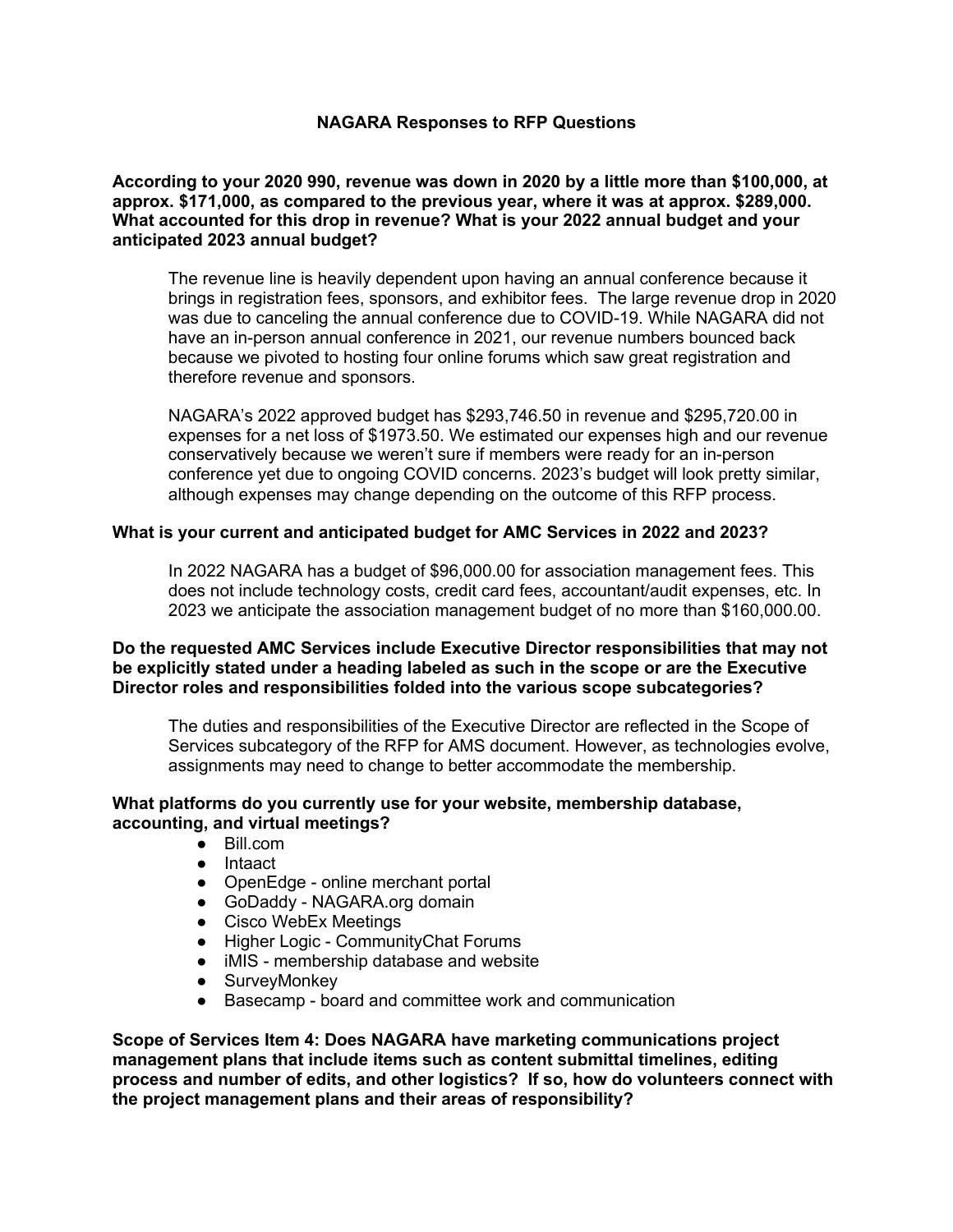Association Management has a marketing schedule that covers the regular promotional communications for events, programs, and services that go out as emails and social media posts.

NAGARA has a Communications Committee which is staffed by volunteer members of the Association. The Communications Committee has a high-level communications strategy document. The Communications Committee's role is one of supporting the work of the organization and the other committees by highlighting our members and promoting and/or assisting with special projects as they come up. The work of that committee is outlined in the Board Manual attached to the RFP.

## **Scope of Services Item 5: Do you provide CEUs for any events and programming?**

NAGARA provides CEUs from the Academy of Certified Archivists (ACA), the Institute of Certified Records Managers (ICRM), ARMA International's Information Governance Professional (IGP), and occasionally the International Institute of Municipal Clerks (IIMC). NAGARA's Professional Development Committee has volunteers, generally someone with said certification, that submit professional development opportunities to these organizations for pre-approval credits.

### **Does NAGARA use event project management plans that the new management company would have access to? How do volunteers connect with the project management plans and their areas of responsibility?**

Association Management maintains project management benchmarks and timelines. Using these, actions, deadlines and reminders are provided to the volunteers on the Professional Development and other committees. There is an understanding that because there is a volunteer component, deadlines are balanced with flexibility when possible.

#### **Scope Item 5d: It appears that 12 webinars take place annually, is that correct?**

NAGARA has hosted an average of 12 webinars annually since 2017. Generally there is one per month on the first Thursday of the month or the second Tuesday of the month. The professional development committee secures the speakers and gathers the session information on a speaker form, which the Executive Director then uses to create the website and all promotions. The Executive Director then manages communications with the speaker(s), sets up brief technology runs prior to the webinar, and hosts the webinar.

#### **Scope Item 5F: How many in-person regional forums and online forums take place annually?**

Prior to COVID NAGARA was hosting 2-3 in-person regional forums each year. Through COVID, we pivoted to online forums, which have proved to be popular and successful. NAGARA has hosted two to four online forums per year during the last few years. The Professional Development Committee develops or secures the content based on membership needs and coordinates with the Association Management on the logistical aspects.

# **Scope of Services Item 6: NAGARA indicates in your RFP that your software is subject to change to meet future goals and membership expansion. How satisfied is NAGARA**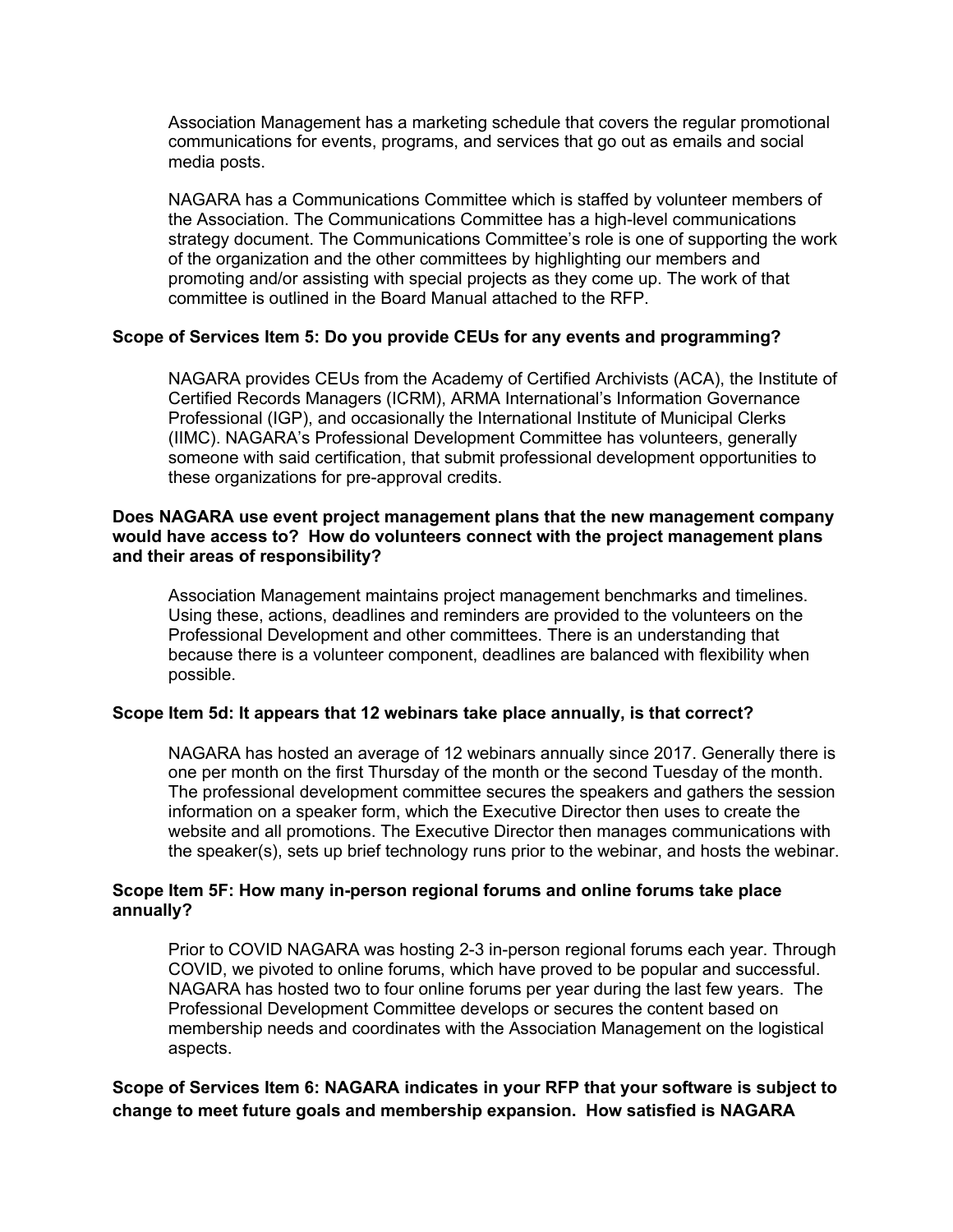# **leadership with current software and technology systems? What might be the process and timeframe to evaluate changing these systems?**

NAGARA leadership is sufficiently satisfied with current software and technology systems in use. NAGARA is also interested in exploring software for services that we do not yet provide, such as streaming or hybrid live events or a conference app to help attendees navigate in-person events.

The process for changing systems would require initiation by the Board of Directors to source and evaluate options in coordination with the Association Management company. Implementation of new systems would be based on current contract/subscription timelines as well as the workload of the Association. For example, new membership software would not be implemented in the lead up to a big event like the annual conference.

# **Scope of Services Item 7: How do NAGARA board members and committee members support membership development and retention efforts?**

NAGARA has a Membership Committee that works on identifying potential new membership markets. This committee also works with the executive director on new member promotions that focus both on new membership and retention of current members. The work of the Membership Committee is outlined in the Board Manual included in the RFP.

# **Scope of Services Item 8: How does NAGARA determine prospective sponsors? Is this a volunteer or staff responsibility, or both?**

NAGARA has a list of recent sponsors and past exhibitors. The Executive Director manages all outreach and work with the sponsors and exhibitors, as well as cultivating new ones, however the Board of Directors is consulted and provides guidance and oversight of Association sponsorship. Volunteers are always welcome to submit names and contact information for potential new sponsors and exhibitors, but generally the Executive Director is the one to reach out since they would be handling the business and logistics related to sponsors and exhibitors. Volunteers may be asked to provide input on if potential sponsors or exhibitors would be a good fit for a NAGARA event.

### **General Question: The materials NAGARA posted to the AMCI web site indicated that pricing was a reason that you are considering changing management companies. If cost was not a factor, would you still be considering this change?**

It has been a while since NAGARA changed management companies. Our Board decided they wanted to take a look at present market options to ensure the Board is utilizing membership funds to the best of their abilities, providing the best customer experience available, all while having access to the latest technology in order to get the most out of their membership.

**The RFP indicates that the state of your association is strong, with healthy financials, solid reserves, and a growing membership. Given this success, can you share with us the primary reason(s) why NAGARA is seeking a new organization/individual to provide Association Management services to NAGARA?**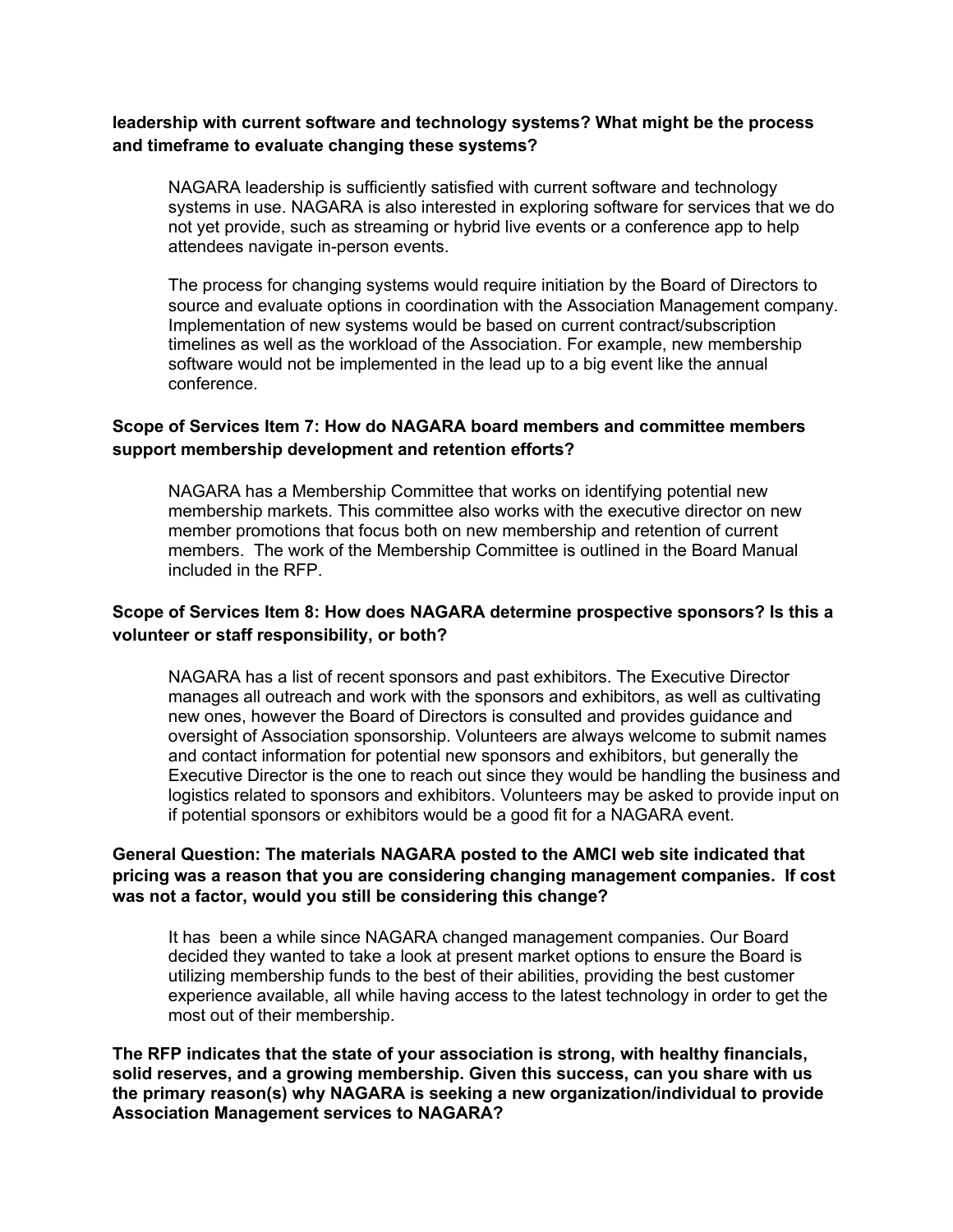As the Association has grown, the needs of NAGARA's membership, Board, and committee volunteers have also grown in scope and size, which has added to the original responsibilities outlined for our current service provider. NAGARA is in need of additional support in order to continue its expansion/growth as technologies/membership needs shift.

**Your most recent IRS 990 Form (accessed through GuideStar.org) is for the 2020 calendar year. In Section C Line 18 of this Form you answer that your organization's 990 will be made available for public inspection "upon request." Has your IRS 990 Form for calendar year 2021 been completed, and if so, will you please share a copy with us?**

The IRS 990 Form for 2021 was submitted and accepted by the IRS on May 12, 2022, although GuideStar.org can be a year behind. The IRS 990 is a public record. Therefore, we have included our 2021 IRS 990 with these responses.

## **How would NAGARA describe the working relationship of its Board of Directors? What are the top one or two biggest challenges facing their work as the primary decisionmaking body of the association?**

The NAGARA Board of Directors meets monthly and maintains asynchronous communication between meetings in order to provide the Executive Director with the guidance needed to facilitate the work of the Association.

NAGARA has grown substantially in the last five years. That growth also means a larger and more diverse group of individuals serving on the Board. As a Board, these growing pains have led to challenges that require better and more respectful communication. The board also needs to work toward greater understanding and implementation of diversity, inclusion, and equity, while continuing to provide the benefits and services that our members expect.

#### **What do you see as the top one or two biggest challenges facing NAGARA as a membership association?**

Sustaining the high level of programming and membership benefits to which our members have become accustomed.

Adjusting to current workplace and industry trends and acceptance/adaptation to the latest technologies and membership needs.

**Under the "Information Requested" section of the RFP, you ask for respondents to "provide a line-item fee structure for general services and any incidental costs". Can you clarify what you mean by "general services"? Is this to be understood as the eight (8) broad categories listed under the "Scope of Services" section of the RFP, or each of the individual "activities" to be performed under each of those eight (8) broader categories?**

NAGARA is looking for a clear explanation of what the Association Management Fee includes. General Services does encompass the 8 broad categories listed under "Scope of Services" in the RFP. Incidental costs in this context refers to charges NAGARA would incur from services rendered by the Association Management company that fall outside of the broad categories.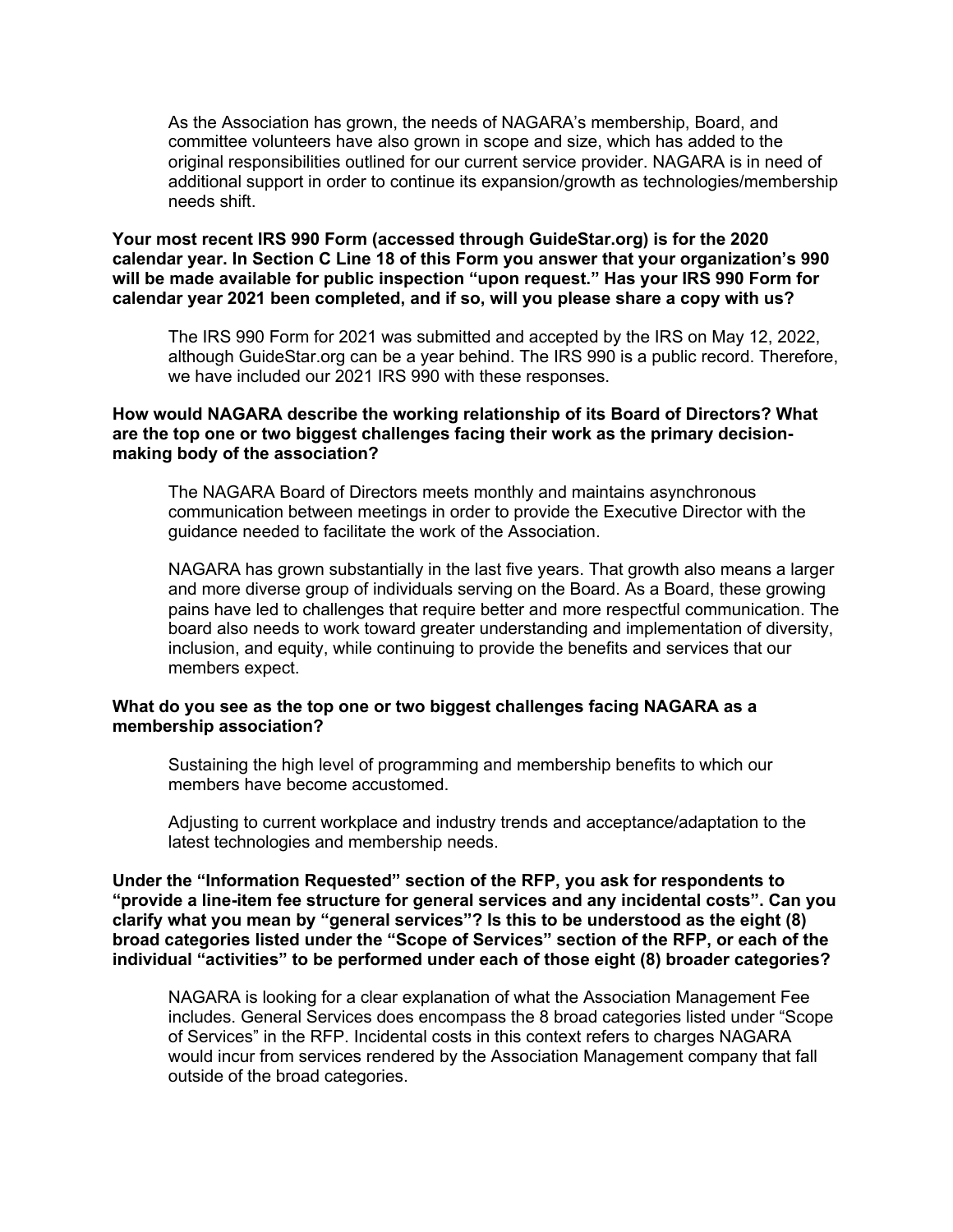**Related to the previous question, can you please share with us what annual percentage of your current staff's time is spent performing each of the requested "line-items?" (Either estimated percentages for the eight (8) "categories" or the various "activities")?**

NAGARA has never required its Association Management to track this information. Instead, the Board of Directors receives a monthly management report that allows us to understand what work has been done on behalf of the Association and serves as an accountability tool.

Estimated time spent on activities varies from year to year. During years with in-person annual conferences, a large majority of Association Management's time, especially during the first half of the year, is spent on activities relating to the conference, such as working with the program and host committees, creating the conference website and registration, marketing, soliciting sponsors, working with the hotel on logistics, and financial activities. During the two pandemic years, these activities were replaced with online programming. With the exception of hotel/conference center logistics, many of the same activities were taking place, and over the course of the full year.

Over the last 5 years, NAGARA's membership has grown nearly 300%, which means that the amount of daily work, such as managing calls and emails from members has increased, as has the amount of committee work coordination being done in order to serve the growing membership.

### **With respect to the two client references, is NAGARA looking for a letter of recommendation/endorsement, OR just names and contact information?**

Name and contact information is sufficient for the two client references.

# **Strategic: How many full-time equivalent staff currently support NAGARA and are you satisfied with that level of support?**

NAGARA currently has one staff person providing all support services for NAGARA, as well as serving other clients. Over the last 5 years NAGARA's membership and offerings have grown immensely, thus creating substantially more work. It would be of benefit to have a fully dedicated staff member, or additional staff members on call during busy times. Annual Conferences should have at least two staff persons present to manage onsite logistics as well as keep up with normal services.

# **There are nine sponsors listed on your web-site. Can you estimate how many potential additional sponsors exist in your community?**

It would be hard to estimate how many potential sponsors exist. Potential sponsors could come from business sectors such as records/information management software solutions, scanning and indexing services, physical records storage services, storage and preservation supplies, microfilm and digitization equipment, public records and ediscovery software. Most sponsors would have a national scope. However, when NAGARA holds regional forums, we do like to reach out to potential local or regional sponsors in the same service sectors.

# **NAGARA has five future goals as outlined in the RFP – are they part of the strategic/business plan and have resources been allocated to accomplish them?**